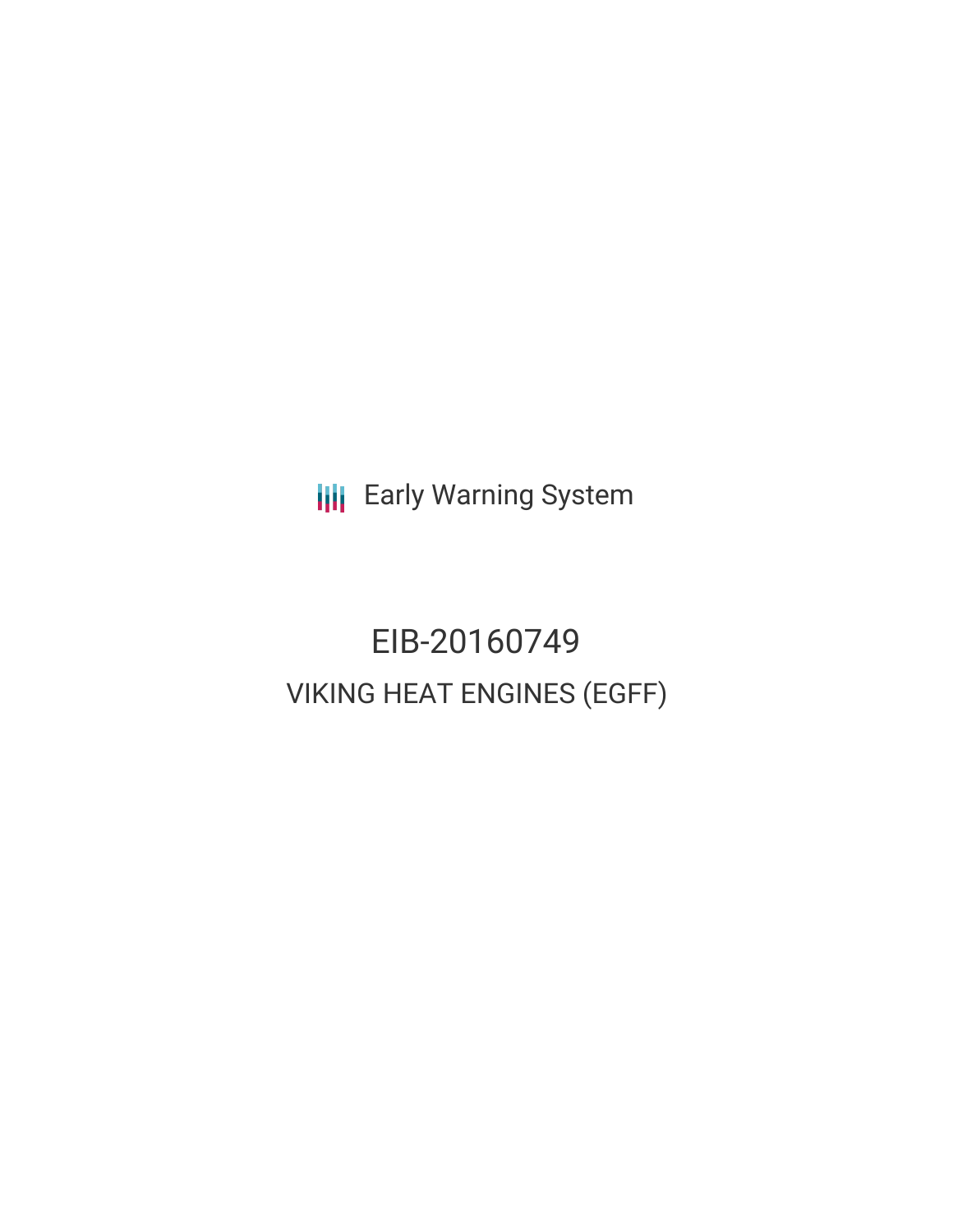# **Quick Facts**

| <b>Countries</b>               | Germany                          |
|--------------------------------|----------------------------------|
| <b>Financial Institutions</b>  | European Investment Bank (EIB)   |
| <b>Status</b>                  | Proposed                         |
| <b>Bank Risk Rating</b>        |                                  |
| <b>Borrower</b>                | VIKING HEAT ENGINES GERMANY GMBH |
| <b>Sectors</b>                 | Industry and Trade               |
| <b>Investment Type(s)</b>      | Loan                             |
| <b>Investment Amount (USD)</b> | \$35.46 million                  |
| <b>Loan Amount (USD)</b>       | $$35.46$ million                 |
| <b>Project Cost (USD)</b>      | \$105.20 million                 |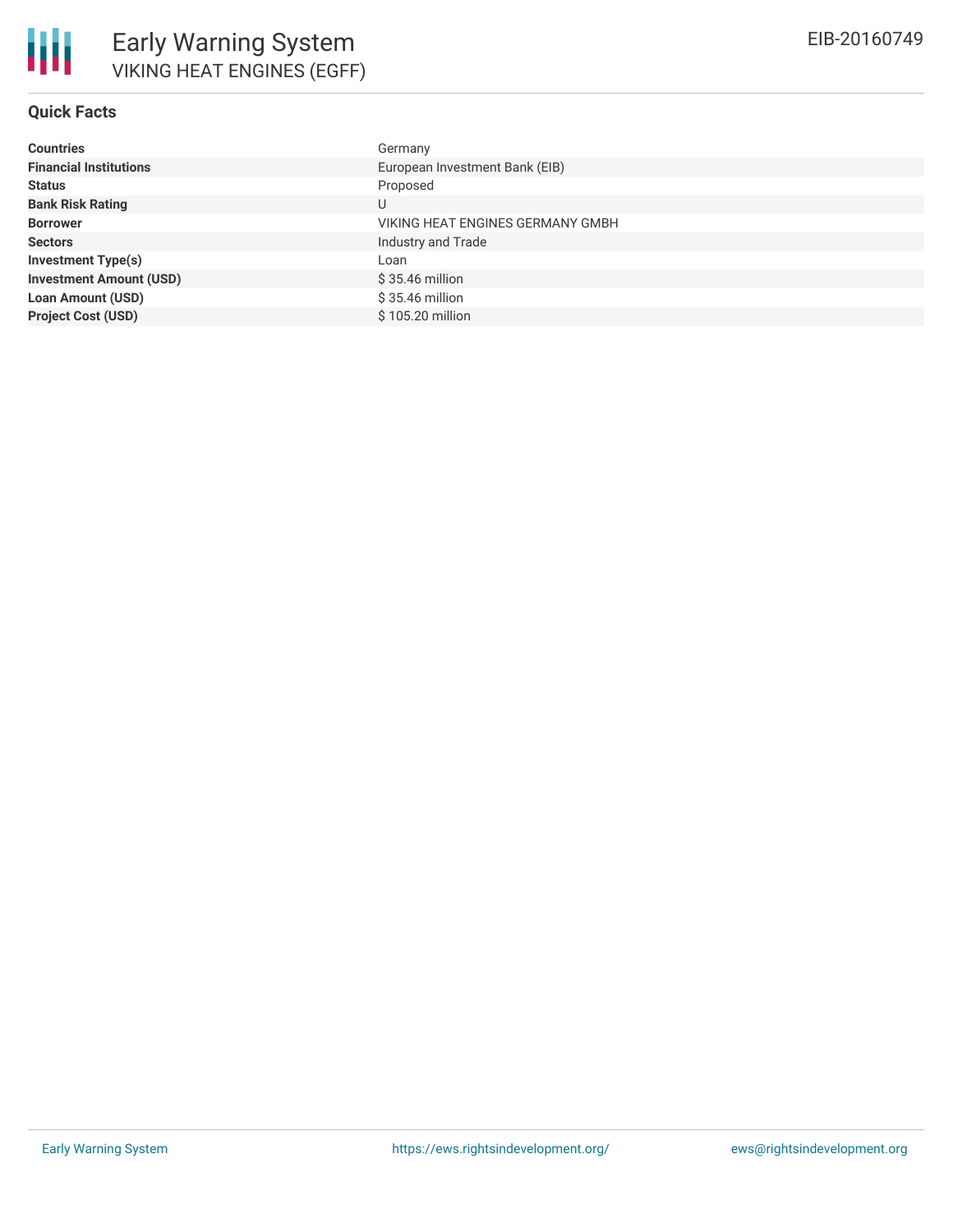

## **Project Description**

According to EIB website, the project consists of the entry by this start-up into the industrialisation of its innovative equipment to recover energy from low temperature industrial (waste) heat sources, and convert it into electricity or higher temperature suitable for re-use. Primarily, this project will help the company implement its planned 2017-2019 activities, investments and expenditures to scale up its manufacturing processes, and further develop its technology.

In terms of environmental aspects, the client will be asked to ensure that the activities will comply with EU legislation.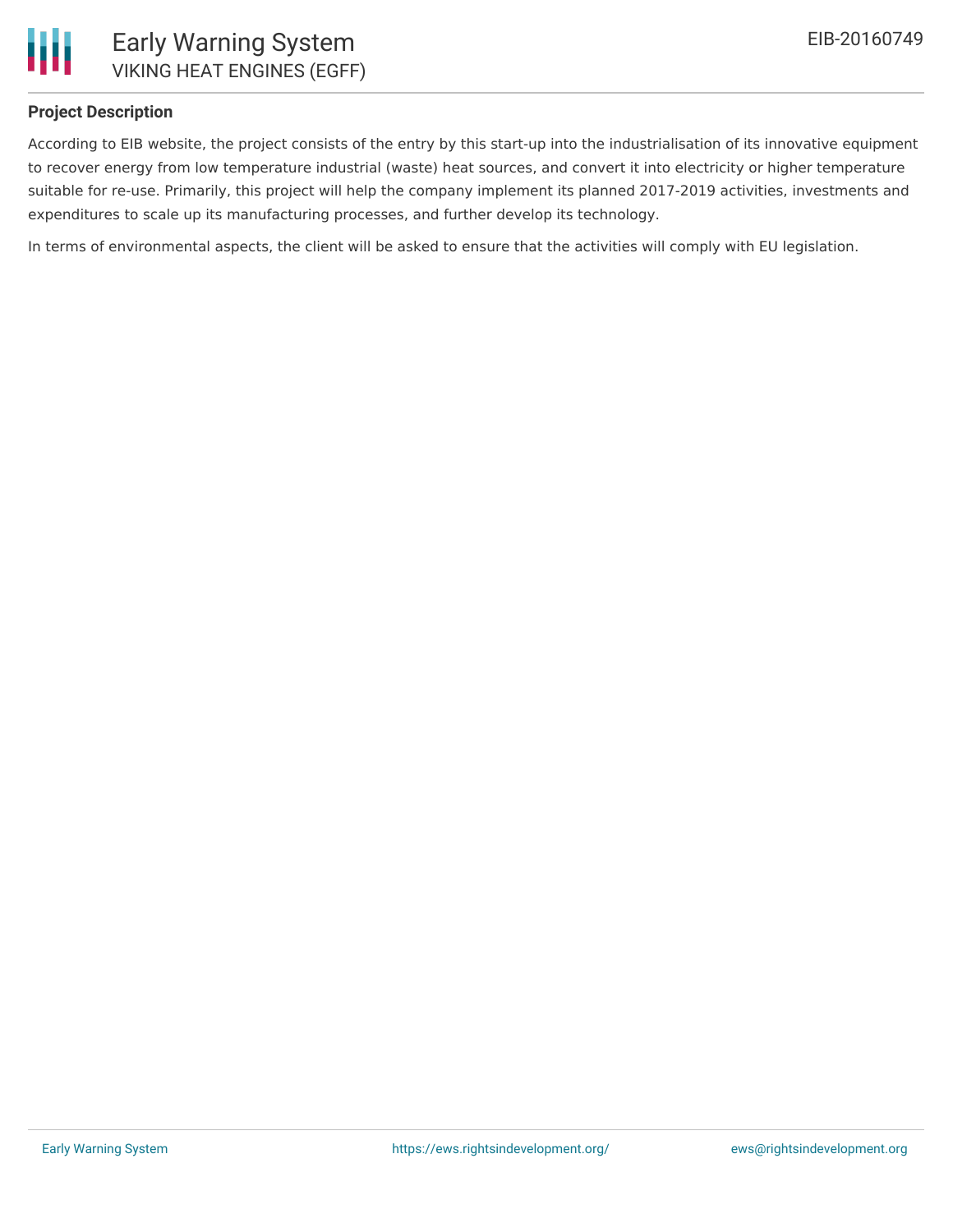

## **Investment Description**

European Investment Bank (EIB)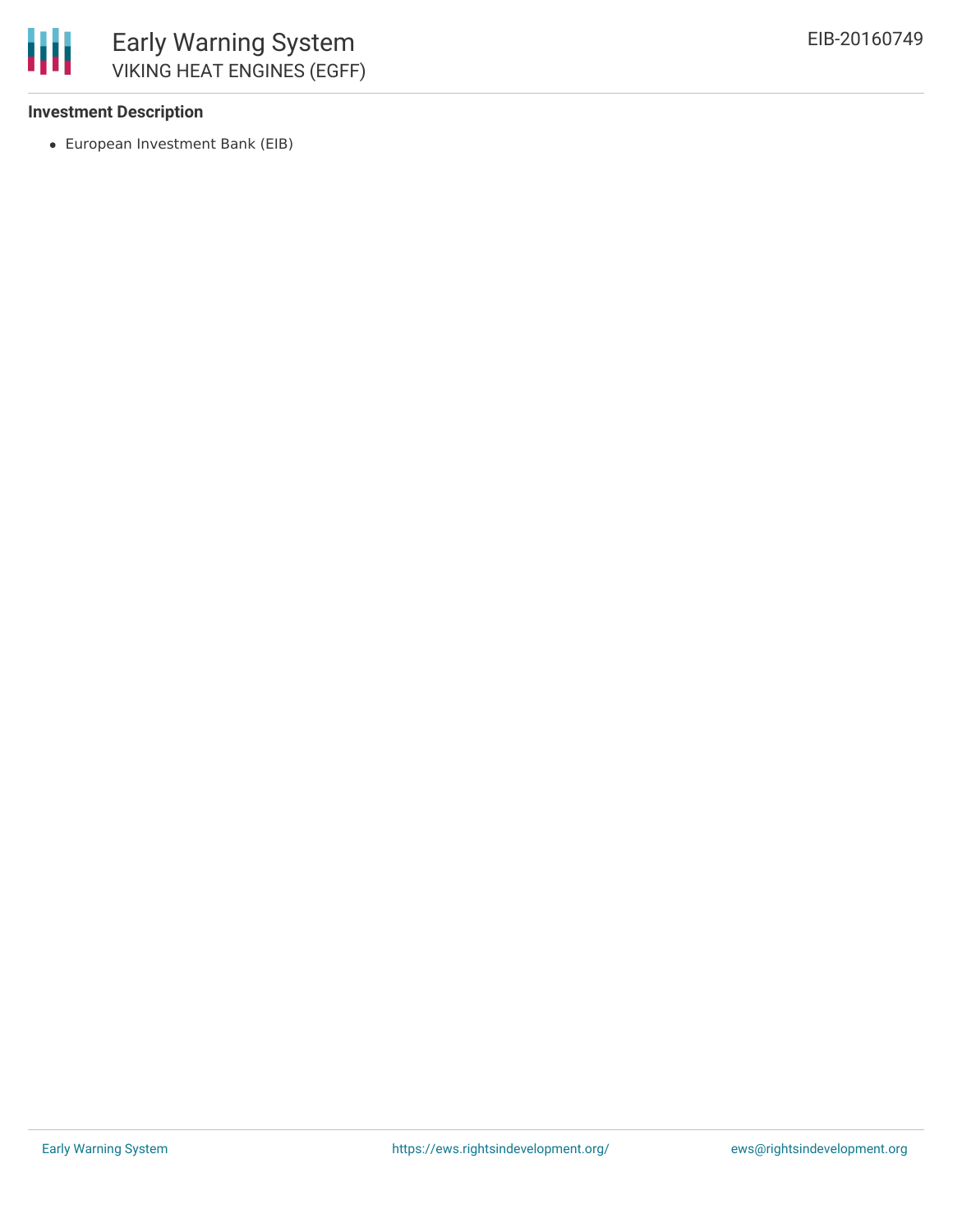## **Contact Information**

No contact information provided at the time of disclosure.

#### ACCOUNTABILITY MECHANISM OF EIB

The EIB Complaints Mechanism is designed to facilitate and handle complaints against the EIB by individuals, organizations or corporations affected by EIB activities. When exercising the right to lodge a complaint against the EIB, any member of the public has access to a two-tier procedure, one internal - the Complaints Mechanism Office - and one external - the European Ombudsman. A complaint can be lodged via a written communication addressed to the Secretary General of the EIB, via email to the dedicated email address complaints@eib.org, by completing the online complaint form available at the following address: http://www.eib.org/complaints/form, via fax or delivered directly to the EIB Complaints Mechanism Division, any EIB local representation office or any EIB staff. For further details, check:

http://www.eib.org/attachments/strategies/complaints\_mechanism\_policy\_en.pdf

When dissatisfied with a complaint to the EIB Complaints Mechanism, citizens can then turn towards the European Ombudsman. A memorandum of Understanding has been signed between the EIB and the European Ombudsman establishes that citizens (even outside of the EU if the Ombudsman finds their complaint justified) can turn towards the Ombudsman on issues related to 'maladministration' by the EIB. Note that before going to the Ombudsman, an attempt must be made to resolve the case by contacting the EIB. In addition, the complaint must be made within two years of the date when the facts on which your complaint is based became known to you. You can write to the Ombudsman in any of the languages of the European Union. Additional details, including filing requirements and complaint forms, are available at: http://www.ombudsman.europa.eu/atyourservice/interactiveguide.faces